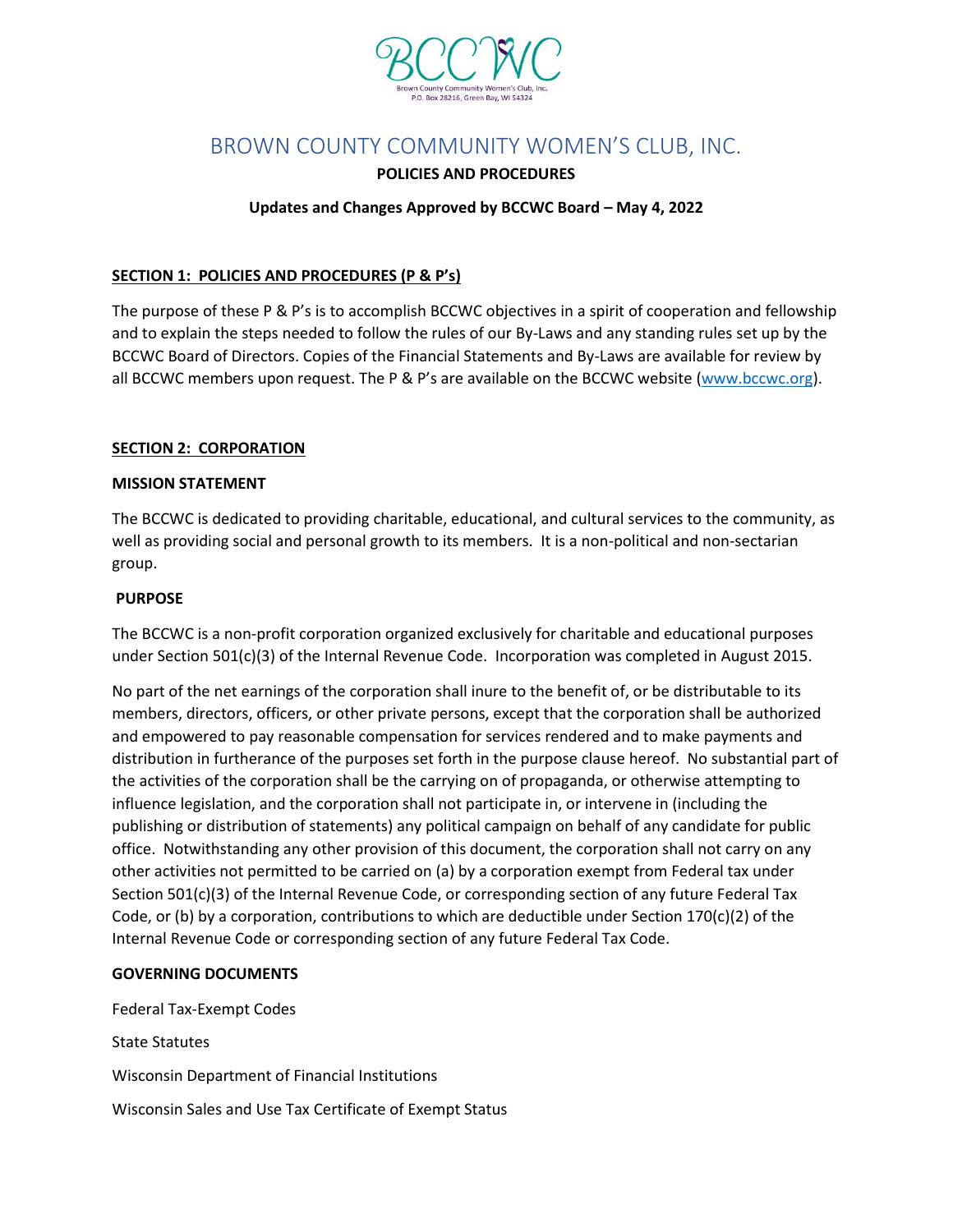Wisconsin Raffle License, Class B

Brown County Community Women's Club, Inc. By-Laws

Brown County Community Women's Club, Inc. Policies & Procedures

Parliamentary Authority – "Robert's Rules of Order"

### **SECTION 3: GENERAL MEMBERSHIP**

All prospective and renewing members should complete and submit the member application form found on the home page of the BCCWC website [\(www.bccwc.org\)](http://www.bccwc.org/) by June 1. Members joining after January 1 shall be considered paid for the following year.

All paid members have the following rights, privileges, and responsibilities to:

- Hold a Board position.
- Attend any Board meetings, after notifying the President of your intent.
- Make suggestions to directors for new activities.
- Enjoy full participation in all club activities.
- Receive the newsletters via e-mail (or U.S. mail if additional fees are paid).
- Receive the annual membership directory.
- Attend all monthly meetings, programs, and committee meetings of their choice.
- Serve on any committee.
- Bring a guest(s) to a meeting or program. (Guests may attend two meetings. They must join the club if they wish to attend more meetings.)
- Submit a grievance in writing to the BCCWC Board of Directors.
- Recommend Community Award recipients as defined in the request form found on the club's website. Requests may be submitted anytime during the year but no later than May 31 $^{\text{st}}$ . All awards are given out annually in the month of June.
- Endeavor to obtain grants on behalf of the BCCWC and provide information and work with the 2<sup>nd</sup> Vice-President for submission.
- Report volunteer hours to the Immediate Past President at the end of the club's fiscal year (June 30<sup>th</sup>) for the club's internal revenue purposes.

### **SECTION 4: OFFICERS**

Officers of the Corporation are President, President-Elect, 1<sup>st</sup> Vice-President, 2<sup>nd</sup> Vice-President, Secretary, Treasurer, and Immediate Past President each of whom shall be elected by the Board of Directors as outlined in the BCCWC By-Laws.

- Officers shall also serve as the Executive Board.
- It is recommended or advisable that candidates for officer positions have prior Board or leadership experience within the club.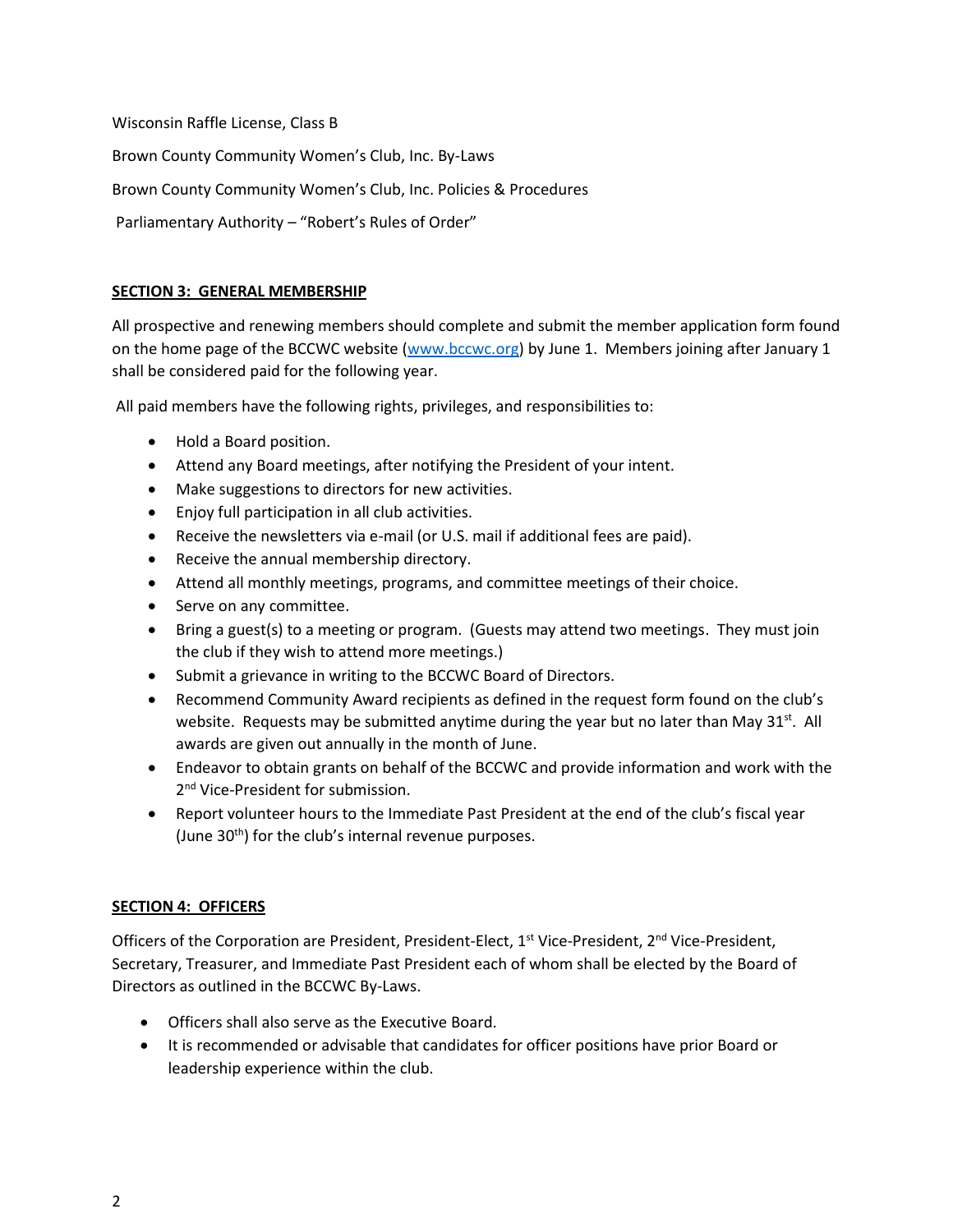- President-Elect,  $1^{st}$  Vice-President,  $2^{nd}$  Vice-President, and Secretary shall be elected by the Board at the annual April Board meeting for a term of one year.
- Treasurer shall be elected at the annual April Board Meeting for a two-year term, or until a replacement is found.
- All officers may be elected for a second consecutive term.
- Newly elected officers shall attend June Board meeting prior to the beginning of their term of office to ensure a better transition to their officer position.
- Official terms of office and voting privileges will coincide with BCCWC fiscal year of July 1 through June 30.
- Officers are expected to attend all Executive Board and Board of Directors meetings.
- Submit Consent Agenda to the Secretary upon her request before each Board meeting. (The Consent Agenda is a report from each officer which includes the officer's position, name, the date, and any activities which need to be reported to the Board for the month.)

### **DUTIES OF PRESIDENT**

- Serve as chair of the Executive Board.
- Present recommendations on behalf of the Executive Board in the form of a motion to the Board for their approval.
- Call and preside over all Board and general membership meetings.
- Develop agendas for Board meetings and general membership meetings.
- Approve and coordinate the activities of the organization in accordance with all governing documents.
- Call on Parliamentarian to attend an Executive Board meeting for assistance with parliamentary procedures.
- Serve on the Finance Committee.
- Serve as Ex-Officio member of all standing committees except the Nomination Committee.
- Appoint Ex-Officio Board positions of Historian, Assistant to Treasurer, and Parliamentarian with Board approval.
- If the President is unable to fulfill their duties, an emergency election can be held.

## **DUTIES OF PRESIDENT-ELECT**

- Assume the office of President at the end of the current President's term.
- Temporarily perform duties of the President in her absence or inability to serve.
- Temporarily assume office of President for the unexpired term in the event of illness, resignation, or death.
- Collect requests from membership for the annual Community Awards and maintain a spreadsheet with 5 years of historical award data.
- Contact Communications Committee Directors to update the BCCWC Community Contribution Award Request form on the club's website.
- Present the Community Award Requests to the BCCWC Finance Committee for review and approval and then to the BCCWC Board for final approval at the June Board meeting.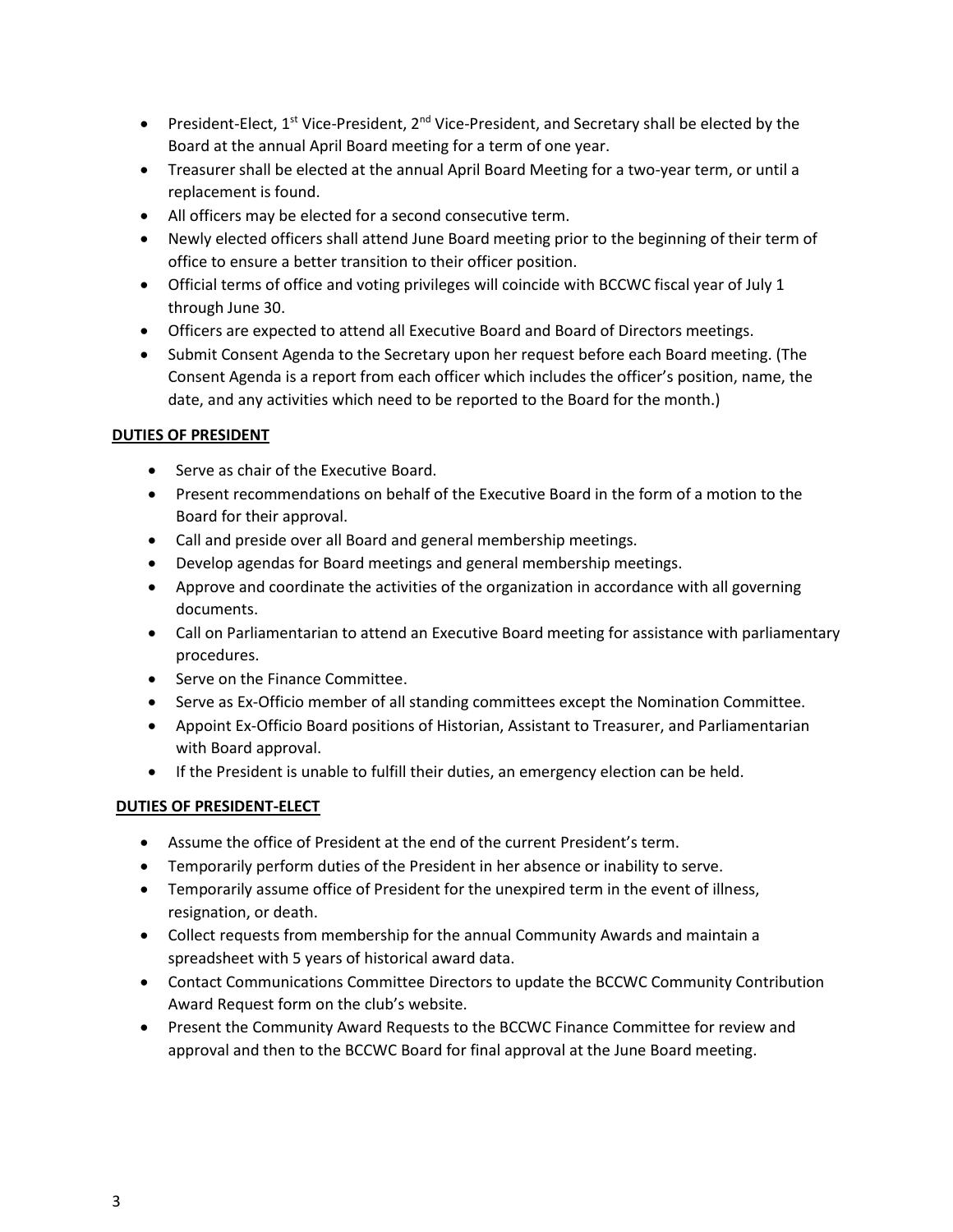- Prepare and mail Community Award letters dated June 30th and signed by the President (In other words, the President of that year signs the letters for the funds that were generated while she was President).
- Save 5 years of Community Award Requests paperwork and pass them on to the incoming President-Elect at the end of the fiscal year.
- Contact members who submitted Community Award requests informing them of the final decision of the Board.
- Ensure that a Community Award request is written for the De Pere Community Center.
- Write a contract with De Pere Community Center to schedule monthly BCCWC Board meetings. Send the original signed contract to the Archivist. Keep a copy for President-Elect Binder.
- Prepare articles for intermittent newsletters highlighting some of our Community Award recipients as recommended by the Finance Committee.
- Serve on the Finance Committee.
- Serve on Policies & Procedures and By-Laws Committee.

### **DUTIES OF 1st VICE-PRESIDENT**

- Temporarily perform duties of the President-Elect in her absence or inability to serve.
- Supervise and maintain reports from Sunshine, Memorial Books, and Bereavement Chairs. Report to the Board in Consent Agenda.
- Temporarily assume office of President-Elect for the unexpired term in the event of illness, resignation, or death.
- Write a letter on BCCWC letterhead or note card to the family of a deceased member if a memorial donation has been sent directly to the club in honor of their deceased family member.
- Write thank you letter on BCCWC letterhead (which includes the BCCWC EIN #) or notecard to the donor of any memorial donation sent directly to the club.
- Support and provide assistance to the President.
- Support and provide assistance to the Secretary.
- Serve on the Finance Committee.

### **DUTIES OF 2nd VICE-PRESIDENT**

- Chair the Finance Committee. See duties of Finance Committee for further details.
- Record minutes of each Finance Committee meeting and send to Finance Committee members within five days of meeting.
- Present recommendations on behalf of the Finance Committee in the form of a motion to the Board for their approval.
- Support and provide assistance to the  $1<sup>st</sup>$  Vice-President.
- Assume the duties of the Treasurer in case of her absence.
- Work with members to prepare grant applications and submit them on behalf of the BCCWC.

### **DUTIES OF SECRETARY**

- Record minutes of Board meetings and the annual membership meeting held in May.
- Record minutes of Executive Board meetings.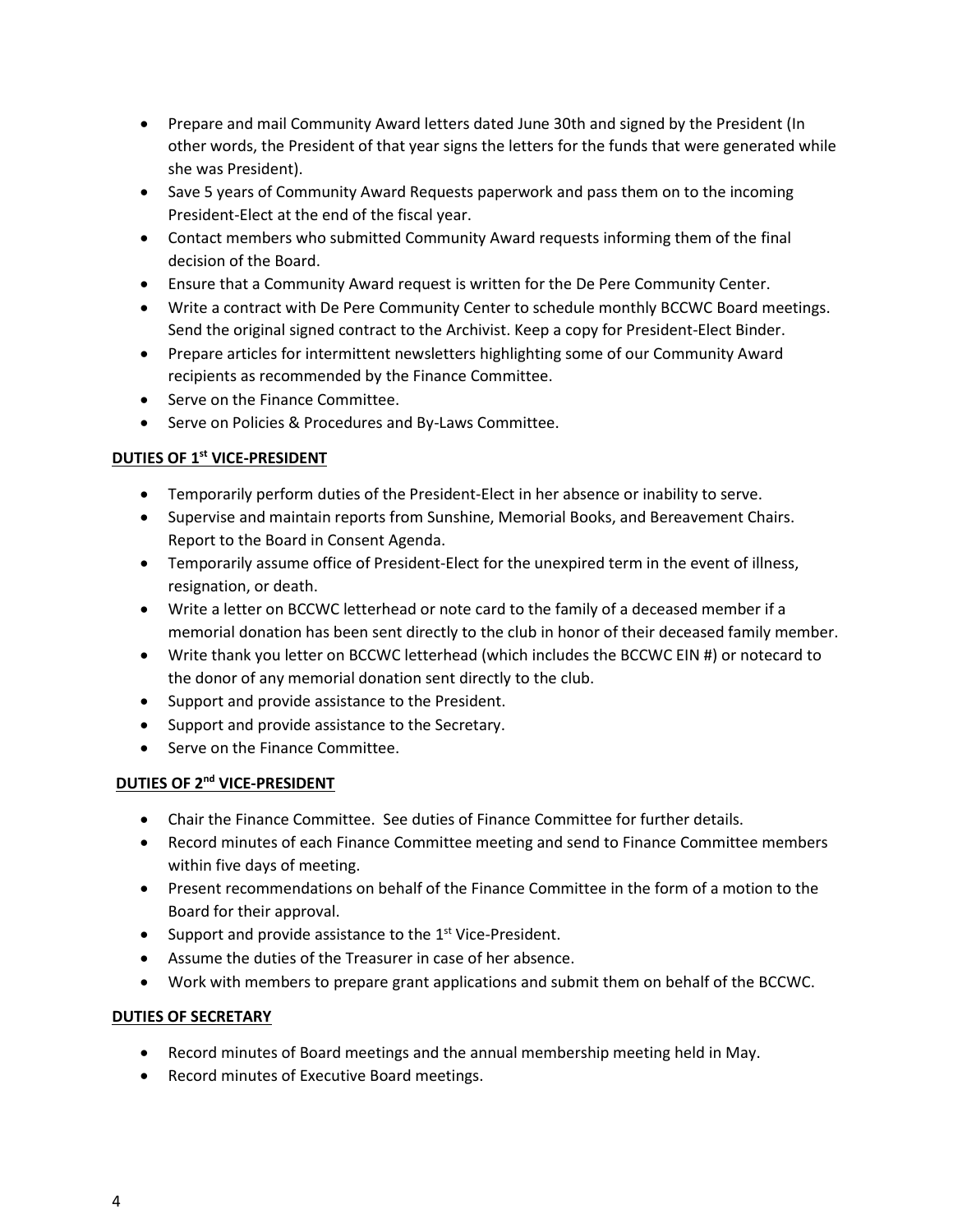- Send draft of Board business meeting minutes to the Board for their review before compiling the official minutes document.
- Send (via e-mail) signed-and-dated Board and annual membership meeting minutes in one complete document to members of the BCCWC Board within seven to ten days of meetings.
- Send any corrected minutes as a new document noted as corrected minutes to Board members.
- Maintain a signed-and-dated hard copy of all minutes per IRS requirements.
- Coordinate with Parliamentarian and Archivist all amendment, revision, and adoption dates for records.
- Collect all committee reports for the monthly Board meeting Consent Agenda and include in the minutes. (The Consent Agenda is a report from each committee director including the committee's name, their name, the date and the activities of the committee for the month.)
- E-mail the Board meeting agenda (as developed by the President) along with the Consent Agenda and any other pertinent documents to all Board members prior to the monthly Board meetings.
- Serve on Policies & Procedures and By-Laws Committee.
- Save all minutes on a portable storage device and pass it on to the Archivist at the end of the fiscal year.

### **DUTIES OF TREASURER**

- Maintain all financial records which may be reviewed by a CPA or professional accounting firm as approved by the BCCWC Board.
- Provide accounting firm with necessary information to file annual tax return in a timely manner.
- Present an account of all receipts and expenditures including balances of all accounts at each regular Board meeting.
- Present a fundraising event report of actual income and expenses of each fundraising event at the Board meeting as part of the Treasurer's report.
- Prepare fiscal year-end financial report and present to the Finance Committee at their August meeting.
- Serve on the Finance Committee.
- Maintain club's P O Box at designated Post Office and hold primary key.
- Prepare the proposed fiscal year annual budget and present to the Finance Committee for their approval and final Board approval.
- Delegate duties to the Ex-Officio Assistant to Treasurer or Archivist, as needed.
- Notify and send copies of all BCCWC communications with Federal Government, State Government, club accountant and club attorney to the Archivist and President.
- Send copies of tax return filed annually to Archivist.
- Copy Archivist on any correspondence regarding club finances with the club accountant, club attorney, and/or the bank.
- Notify appropriate Director to write a thank you letter on BCCWC letterhead (which includes the BCCWC EIN #) or note card for any donation that is deposited into the general fund.
- Announce any memorial gifts or donations deposited into the general fund to the Board at the monthly Board meeting or in the Consent Agenda report.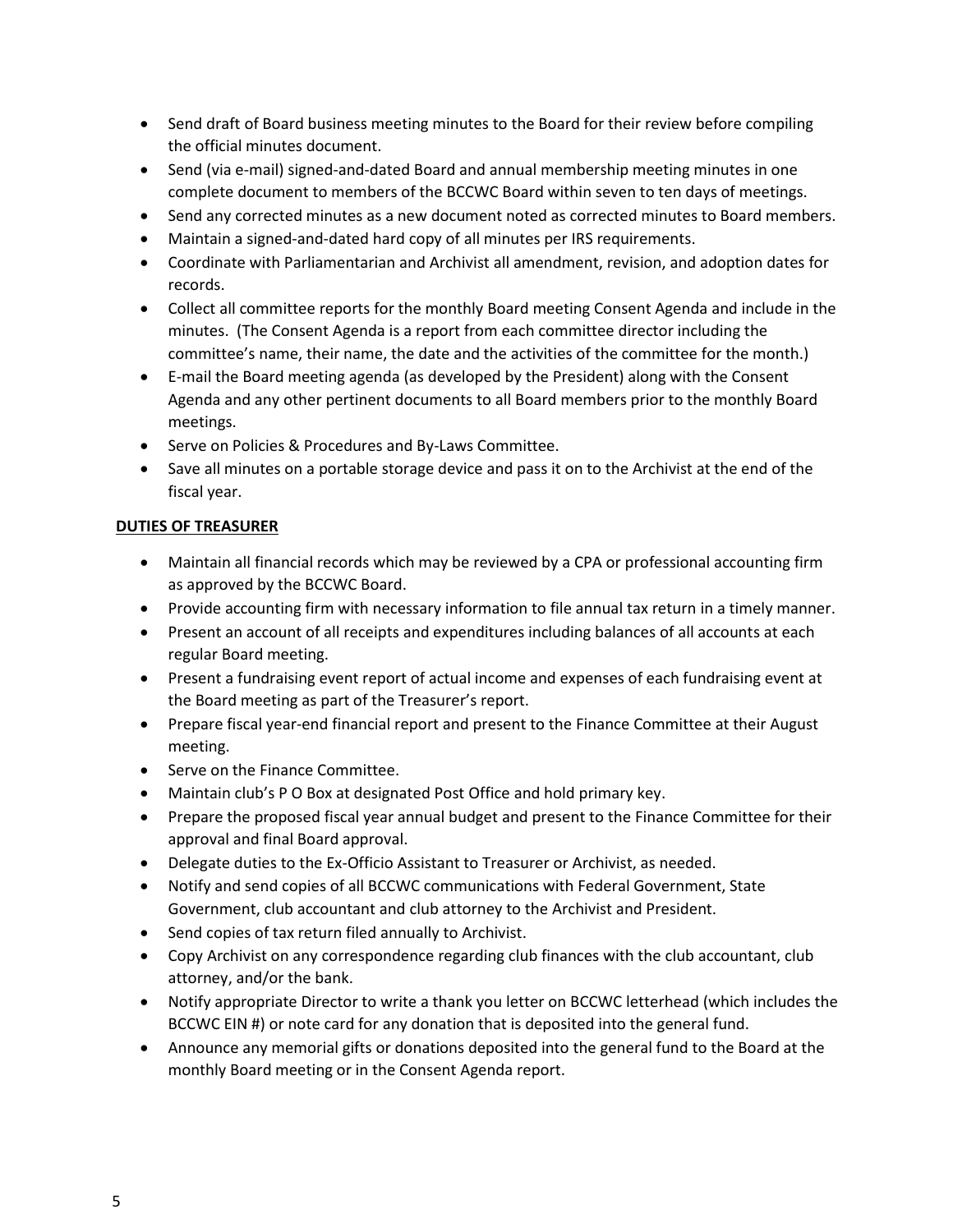#### **DUTIES OF IMMEDIATE PAST PRESIDENT**

- Serve on any committees at the discretion of the President.
- Compile total volunteer hours submitted by members into an annual report to appear in the directory.
- Serve as Nominations and Election Committee Chair. Present nominees for officer positions at March Board Meeting.
- Install officers at May membership meeting for their duties which begin July 1st.
- Submit an article announcing the newly elected officers for the May newsletter.

### **RESIGNATION OF OFFICERS**

- Any officer wishing to resign shall send a dated and signed letter to the BCCWC Board.
- Any officer who resigns can only be restored to office by re-election.

### **SECTION 5: EXECUTIVE BOARD**

- Consists of President, President-Elect,  $1^{st}$  Vice-President,  $2^{nd}$  Vice-President, Secretary, Treasurer, Past President, and Archivist.
- Present recommendations of the Executive Board in the form of a motion to the Board for their approval.
- Meet as needed.

### **SECTION 6: BCCWC BOARD OF DIRECTORS**

Composition of Board includes Officers (7), Archivist (1), and Directors of standing committees (7). The responsibilities of the BCCWC Board include, but are not limited to the following:

- Attend monthly Board and general membership meetings.
- Hold Board meeting prior to membership meeting not less than four (4) times a year.
- Cancel Board meeting if Green Bay and/or De Pere schools are closed due to inclement weather.
- Ensure that the policies and procedures maintain the orderly direction of the club's business and approve changes recommended by the Policies and Procedures and By-Laws Committee.
- Review and become familiar with the club's Policies & Procedures, as well as the By-Laws.
- Establish and approve standing committees as needed.
- Approve directors of all standing committees.
- Approve the annual budget presented and recommended by the Finance Committee.
- Approve the CPA (Certified Public Accountant) or professional accounting firm to review our financial records.
- Approve the Community Awards as recommended and submitted by Finance Committee.
- Approve procedures, events, and projects of all committees.
- Vote on a slate of officers at the April Board meeting which is designated as the Annual Board of Directors meeting.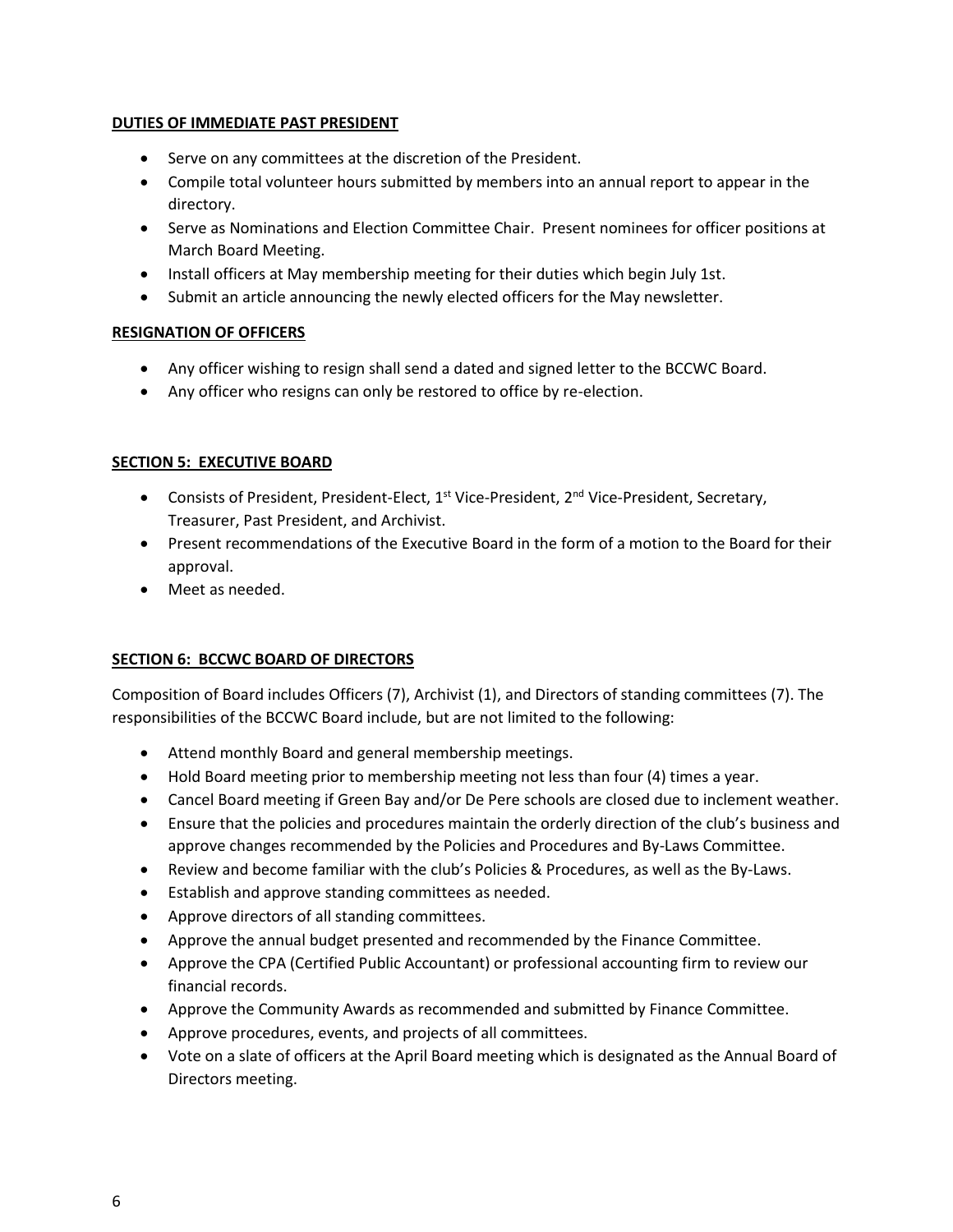- Appoint a club member to fill a vacancy in the unexpired term of an elected officer position for the balance of the term as an ad-hoc appointee, when necessary.
- Meet personally with incoming director(s) and/or officer for the purpose of discussing specific duties of the position and to hand off binder and other helpful material.
- Pass the Director's Binder to the incoming director or officer.
- Submit Consent Agenda to the Secretary upon her request before each Board meeting.
- Send original copies of any contracts to the Archivist. Keep a second copy in Officer/Director Binder.
- Make and approve ad-hoc appointments as needed.
- Check with Archivist before committee members, under your direction, attempt to apply for a tax-exempt ID card from any retail establishment to avoid duplication of applications to the same retailer under the club's name.
- Advise the Archivist and provide copies of any tax-exempt ID cards that committee members, under your direction, have obtained for use at any retail establishment to purchase items for club activities.
- Provide Communication Directors updates for your areas of responsibility, to ensure information on the club's website is current.

### **SECTION 7: ARCHIVIST**

This is a co-director position which shall be elected for a two (2) year (renewable) term and serves as a voting member of the Board of Directors of the Corporation.

Archivist shall:

- Serve on the Executive Board.
- Serve on the Finance and Policies & Procedures and By-Laws Committees.
- Submit Consent Agenda to the Secretary upon her request before each Board meeting. (The Consent Agenda is a report from Archivist which includes, board position, co-directors' names, the date and any activities which need to be reported to the Board for the month.)
- Renew club liability insurances.
- Renew all club licenses (i.e., raffle, non-profit, tax exempt, Federal EIN).
- Renew contracts for safe deposit box & maintain inventory of same.
- Renew contracts for PO Box and maintain record of who has a key.
- Maintain record of who has all keys (i.e., meeting rooms, kitchen cupboard).
- Maintain record of all signed contracts under club name.
- Maintain record of all tax returns.
- Maintain record of all signed By-Laws and Board approved Policies & Procedures.
- Maintain inventory record with location of tangible property owned by BCCWC. This includes, but is not limited to, aprons, easels, bags, bridge supplies, kitchen supplies/equipment and name tags.
- Maintain a record of all internet related user ID's and passwords for any BCCWC internet account activity (i.e., Quick Books, Website, Government renewals, etc.).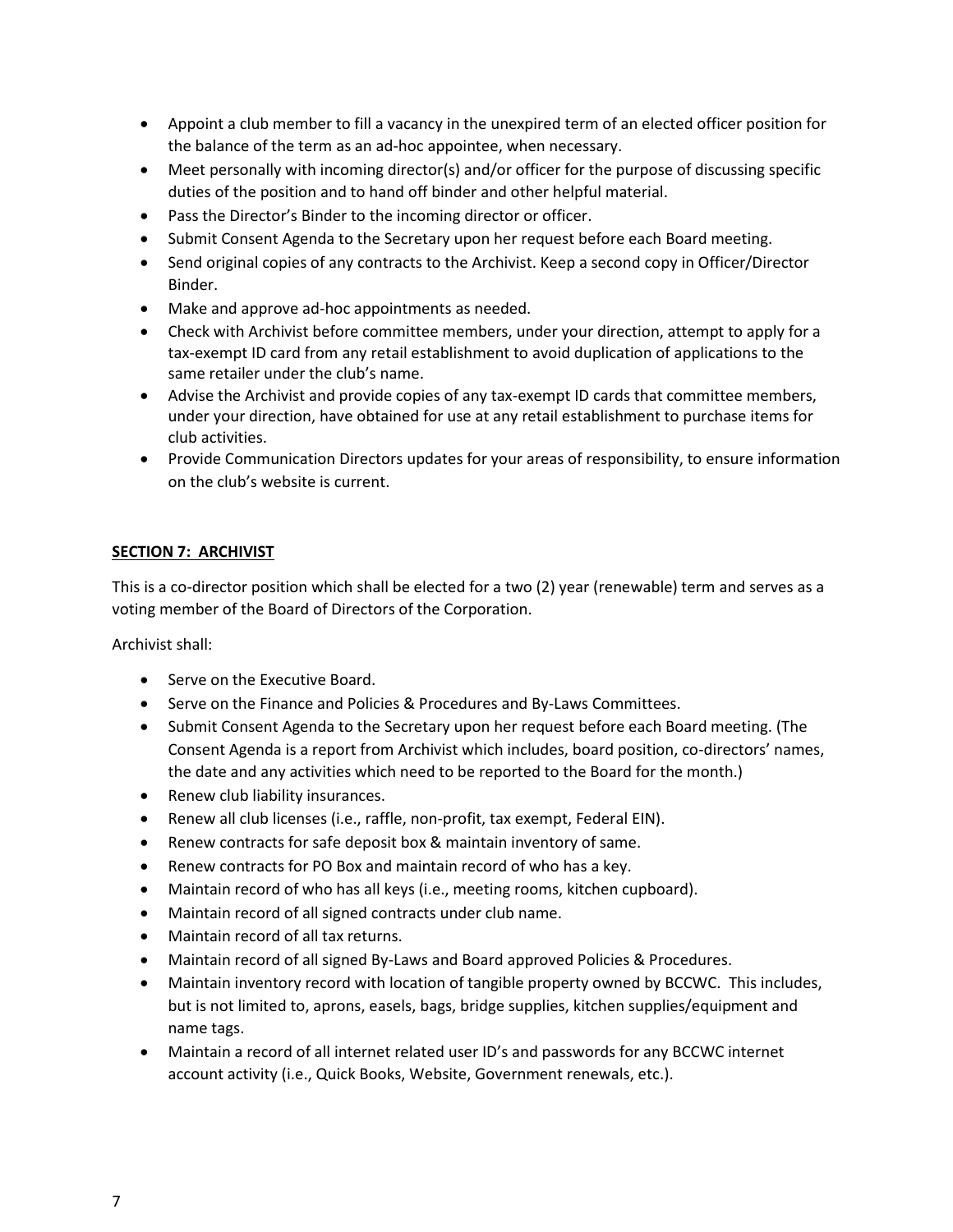- Maintain Policies & Procedures document and present edits proposed by the Policies & Procedures and By-Laws Committee to the Board for their approval.
- Ensure that all club financial and legal documents are filed prior to the deadline.
- Work with Treasurer and accounting firm regarding club finances and filings
- Hold reserve key to club's P O Box and safety deposit box.
- Endorse all club checks as second signature which are generated by the Treasurer.
- Support and provide assistance to the 2<sup>nd</sup> Vice-President.
- Maintain record of all tax-exempt ID cards held by any member that were obtained under the club's name and non-profit status for purchases made for BCCWC activities.

### **SECTION 8: DIRECTORS**

There are seven (7) standing committees as follows: Communications, Community Service, Fellowship, Fundraising, Membership, Program/Social, and Publicity. Standing Committee Directors must be confirmed by the Board of Directors and serve on a fiscal year basis. The Board of Directors may approve them for the next fiscal term. It is recommended that each of the seven standing committees should consist of three directors. Each standing committee is allowed one vote.

### **1. COMMUNICATIONS COMMITTEE**

- Maintain and update Communication Director Binder.
- Appoint coordinators and chairs, as necessary.
- Meet with committee chairs at the beginning of the fiscal year to review committee expectations.
- Produce and distribute monthly newsletter and other publications.
- Maintain BCCWC website with updates and corrections provided by Board members to ensure that information on the club's website is current.
- Work with all members/committees, etc. to develop and/or correct any forms or articles for publication (i.e., fundraising flyers, publicity releases, etc.) to be approved by the Communications Committee.
- Publish annual directory.
- Provide copies of all necessary publications to the Historian.
- Maintain and provide financial receipts/reports to Treasurer within 30 days of event or occurrence.
- Provide one voting member to the BCCWC Board.
- Maintain a back-up system of all BCCWC final documents and forms on a portable storage device and provide to the Archivist.
- Submit Consent Agenda to the Secretary upon her request before each Board meeting. (The Consent Agenda is a report from each committee which includes the committee's name, co-directors' names, the date and the activities of their committee for the month.)
- Coordinate with President and President-Elect in recruiting new/additional committee directors.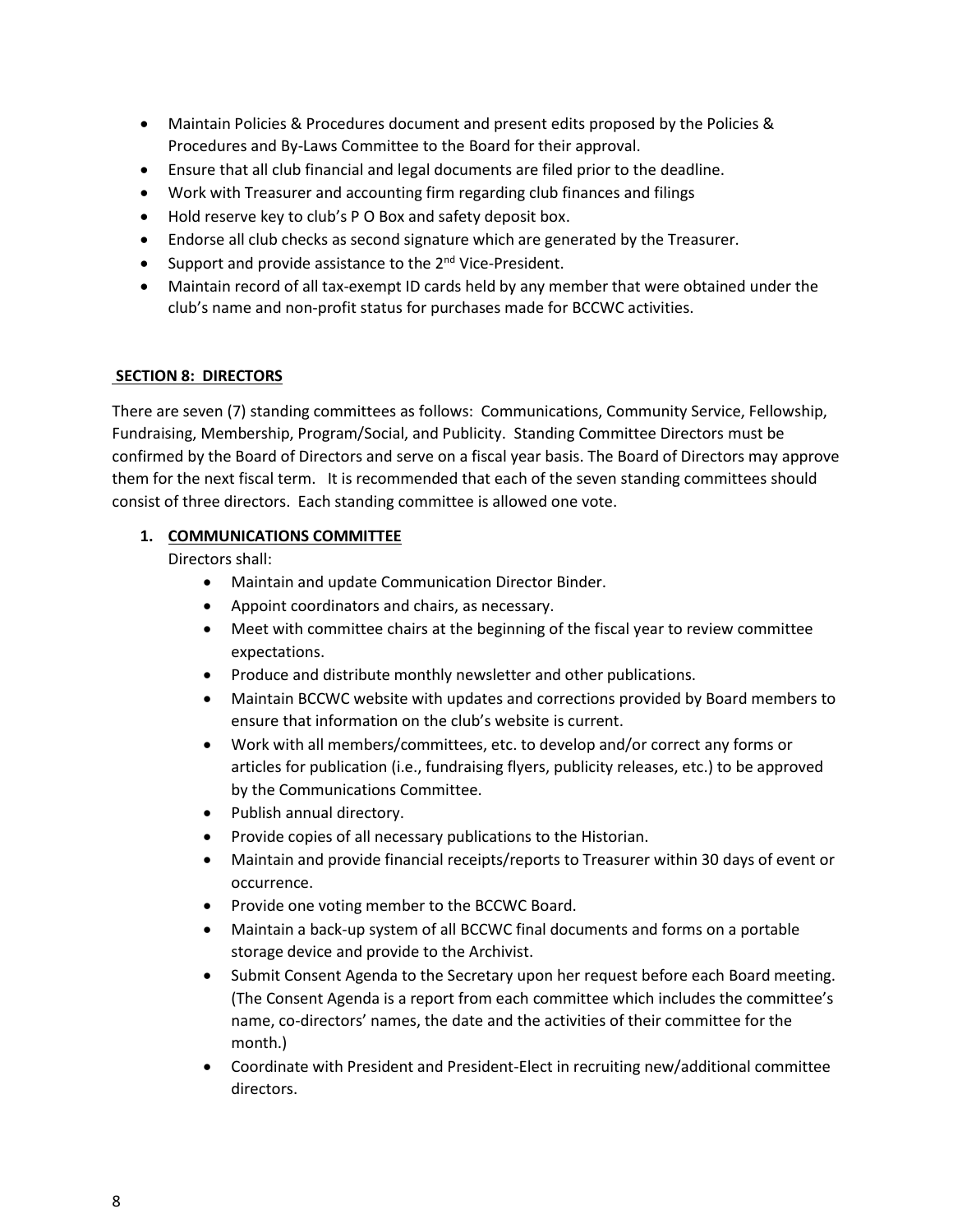- Mail membership directories that have not been distributed by the October general meeting.
- Serve as back-up for maintaining/updating the BCCWC Facebook page.
- Write a newsletter article, in a timely manner, memorializing a deceased active member after consulting with close friends and family.

### **2. COMMUNITY SERVICE COMMITTEE**

Directors shall:

- Maintain and update Community Service Director Binder.
- Appoint coordinators and chairs, as necessary.
- Meet with committee chairs at the beginning of the fiscal year to review committee expectations.
- Recommend any new Community Service projects to the BCCWC Board for approval.
- Provide committee chairs with updated informational binders which includes procedures, responsibilities, and history of events.
- Provide receipts and reports for the Treasurer within 30 days of the event.
- Provide one voting member to the BCCWC Board.
- Submit Consent Agenda to the Secretary upon her request before each Board meeting. (The Consent Agenda is a report from each committee which includes the committee's name, co-directors' names, the date and the activities of their committee for the month.)
- Provide Communications Committee with articles for monthly newsletter prior to deadline.
- Coordinate with President and President-Elect in recruiting new/additional committee directors.
- Complete a yearly review of all community service events and recommend continuation or cessation to the Board.
- Inform Communications Directors of any changes, updates and/or corrections that affect the BCCWC website information.
- Arrange to have committee chairs take pictures of events and turn them in to the Publicity Director.
- Assign someone to provide the Communication Directors with all updates for your areas of responsibility, to ensure information on the club's website is always current.

#### **3. FELLOWSHIP COMMITTEE**

- Maintain and update Fellowship Director Binder.
- Appoint coordinators and chairs, as necessary.
- Meet with committee chairs at the beginning of the fiscal year to review committee expectations.
- Suggest and develop fellowship events, in the general interest of the BCCWC membership.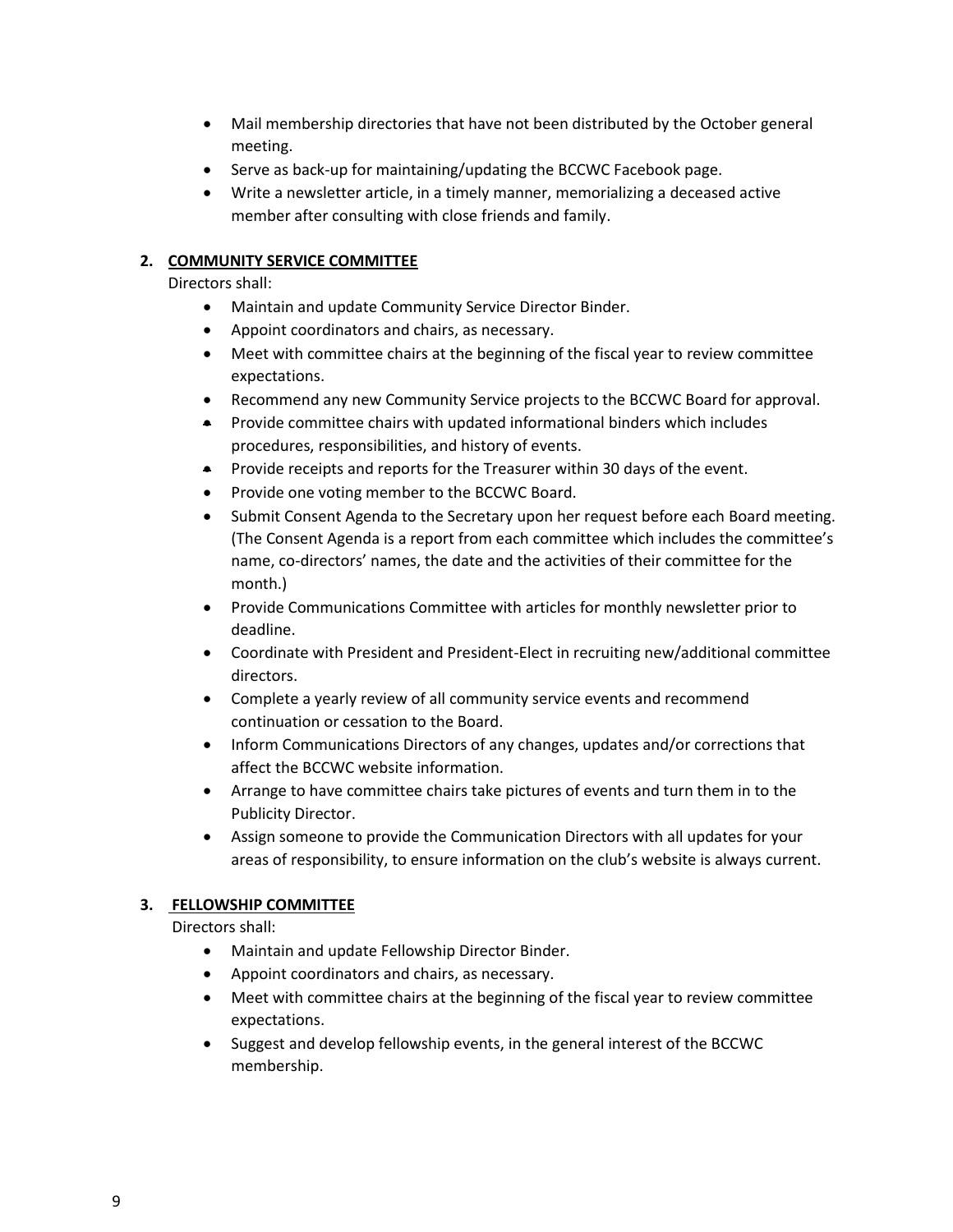- Arrange and coordinate trips which must be limited to one day. All payments/checks from members or non-members for any one-day bus trips must be made payable directly to the bus/tour company. Those payments may not be processed through the club bank account. Any complimentary incentives from any event must to be returned to the BCCWC. Per the By-Laws, no member may benefit financially.
- Develop forms with Communications Directors.
- Provide committee chairs with updated informational binders with procedures, responsibilities, and history of events.
- Provide one voting member to the BCCWC Board.
- Submit Consent Agenda to the Secretary upon her request before each Board meeting. (The Consent Agenda is a report from each committee which includes the committee's name, co-directors' names, the date and the activities of their committee for the month.)
- Provide Communications Committee with articles for monthly newsletter prior to deadline.
- Coordinate with President and President-Elect in recruiting new/additional committee directors.
- Inform Communications Directors of any changes, updates and/or corrections that affect the BCCWC website information.
- Collect income and forward to the Treasurer every two weeks leading up to date of event.
- Provide financial reports to Treasurer within 30 days of event or occurrence.
- Arrange to have committee chairs take pictures of events and turn them in to the Publicity Director.
- Assign someone to provide the Communication Directors with all updates for your areas of responsibility, to ensure information on the club's website is always current.

#### **4. FUNDRAISING COMMITTEE**

- Maintain and update Fundraising Director Binder.
- Appoint coordinators and chairs, as necessary.
- Meet with committee chairs at the beginning of the fiscal year to review committee expectations.
- Complete a yearly review of all fundraising events.
- Determine which fundraising events will be discontinued.
- Promote and generate ideas for fundraisers and recommend any new fundraising events to the BCCWC Board for approval.
- Provide committee chairs with updated informational binders with procedures, responsibilities, and history of events.
- Collect income and forward to the Treasurer every two weeks leading up to date of event.
- Provide financial reports to Treasurer within 30 days of event or occurrence.
- Provide one voting member to the BCCWC Board.
- Serve on the Finance Committee (one director).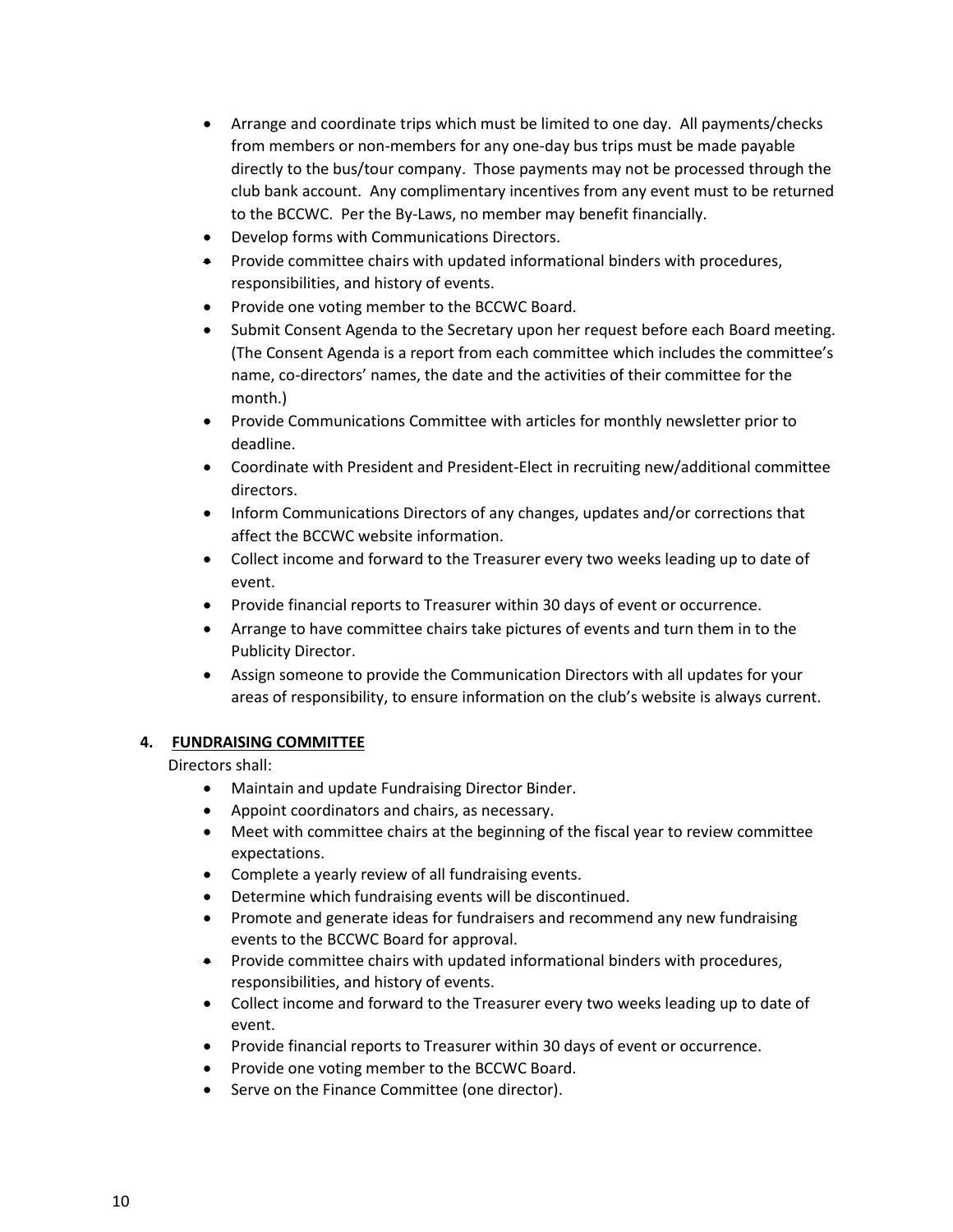- Submit Consent Agenda to the Secretary upon her request before each Board meeting. (The Consent Agenda is a report from each committee which includes the committee's name, co-directors' names, the date and the activities of their committee for the month.)
- Provide Communications Committee with articles for monthly newsletter prior to deadline.
- Coordinate with President and President-Elect in recruiting new/additional committee directors.
- Inform Communications Directors of any changes, updates and/or corrections that affect the BCCWC website information.
- Arrange to have committee chairs take pictures of events and turn them in to the Publicity Director.
- Assign someone to provide the Communication Directors with all updates for your areas of responsibility, to ensure information on the club's website is always current.

### **5. MEMBERSHIP COMMITTEE**

- Maintain and update Membership Director Binder.
- Collect membership renewals and dues and forward to the Treasurer every two weeks.
- Provide Treasurer with a specific breakdown of donations received along with membership dues checks.
- Send an e-mail the first week of May to non-renewals, reminding them to renew their membership by June 1st.
- Update and maintain membership and renewal forms.
- Proactively seek new members and provide them with club information.
- Personally welcome all new members.
- Appoint coordinators and chairs, as necessary.
- Meet with committee chairs at the beginning of the fiscal year to review committee expectations.
- Develop registration form with Communications.
- Maintain member interest forms.
- Forward choices of membership participation information on renewals and new registrations forms to Directors of appropriate committees.
- Remind membership to update In Case of Emergency (ICE) information.
- Provide financial reports to Treasurer within 30 days of event or occurrence.
- Provide one voting member to the BCCWC Board.
- Remind members proactively of membership dues at meetings and in the newsletter.
- Submit Consent Agenda to the Secretary upon her request before each Board meeting. (The Consent Agenda is a report from each committee which includes the committee's name, co-directors' names, the date and the activities of their committee for the month.)
- Provide Communications Committee with articles for monthly newsletter prior to deadline.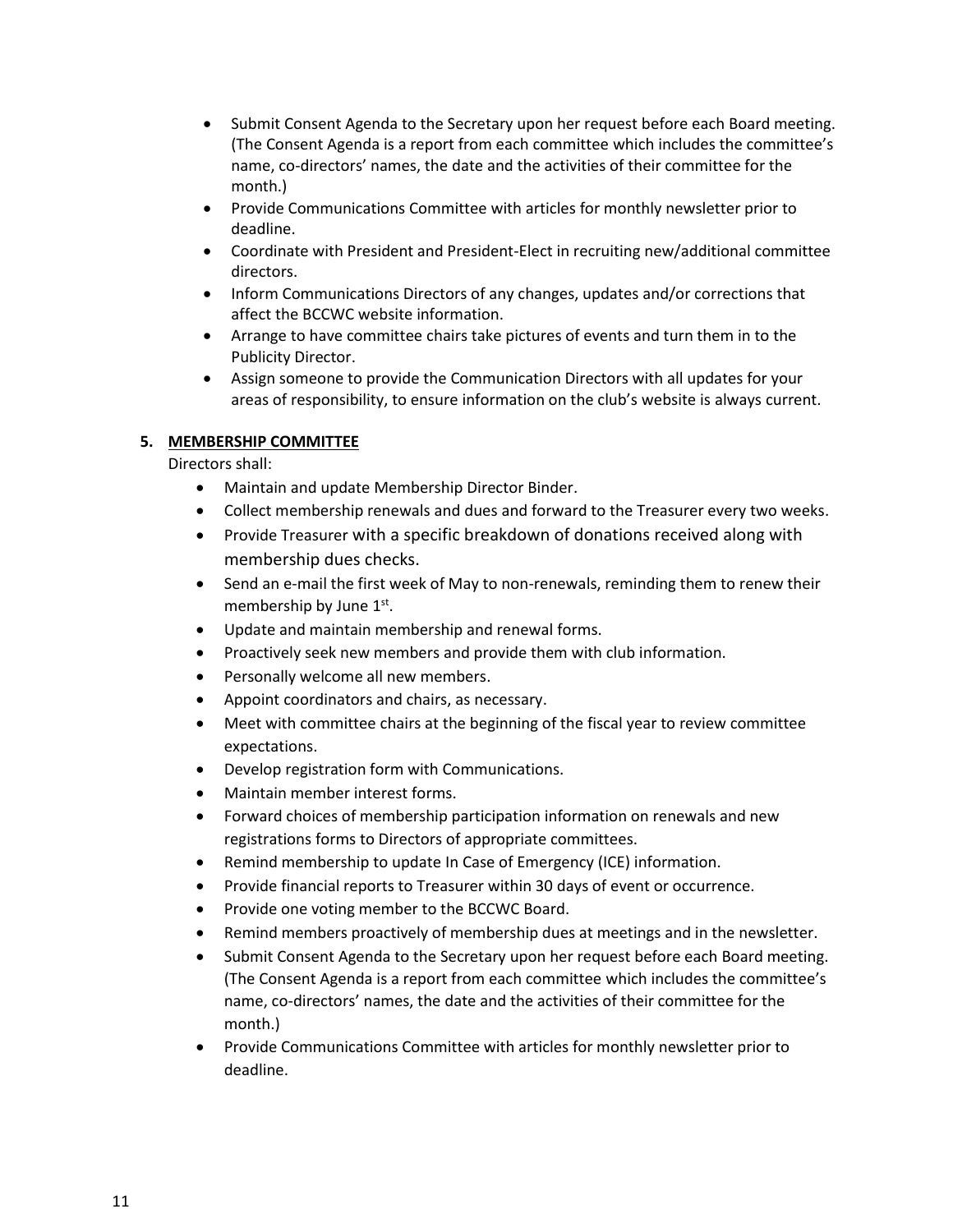- Coordinate with President and President-Elect in recruiting new/additional committee directors.
- Inform Communications Directors of any changes, updates and/or corrections that affect the BCCWC website information.
- Arrange to have committee chairs take pictures of events and turn them in to the Publicity Director.
- Keep Board members advised of all new memberships by sending an e-mail and updated membership spreadsheet throughout the year.
- Provide Sunshine, Memorial Books and Bereavement Committees with names, addresses and phone numbers of members and any updates.
- Assign someone to provide the Communication Directors with all updates for your areas of responsibility, to ensure information on the club's website is always current.

### **6. PROGRAM/SOCIAL COMMITTEE**

- Maintain and update Program/Social Director Binder.
- Recruit Social Committee co-chairpersons for each monthly meeting and meet to review duties and expectations.
- Provide one voting member to the BCCWC Board.
- Submit Consent Agenda to the Secretary upon her request before each Board meeting. (The Consent Agenda is a report from each committee which includes the committee's name, co-directors' names, the date and the activities of their committee for the month.)
- Provide financial reports to Treasurer within 30 days of event or occurrence.
- Collect income and forward to the Treasurer every two weeks leading up to date of event.
- Write a contract with the De Pere Community Center to schedule monthly membership meetings. Send original signed contract to Archivist. Keep a copy in the Director Binder.
- Plan nine (9) programs, considering input from members, for the club year (September through May) to include date, location, menu, cost when applicable, and speaker/program. Luncheon programs should include entertainment. All programs are to be free of politics, religion, or sales requests.
- Present programs for the upcoming year to the Board for their review at the May Board meeting.
- Obtain Board approval before booking venues with excessive setup and equipment fees (i.e., anything over \$250 total charge in addition to luncheon cost).
- Forward contracts for luncheon meetings to Archivist, provide a copy to Treasurer and keep a copy in the Director Binder.
- Ensure that BCCWC aprons are worn by monthly social committee members when appropriate.
- Contact speakers two weeks in advance to confirm time, place, and special needs.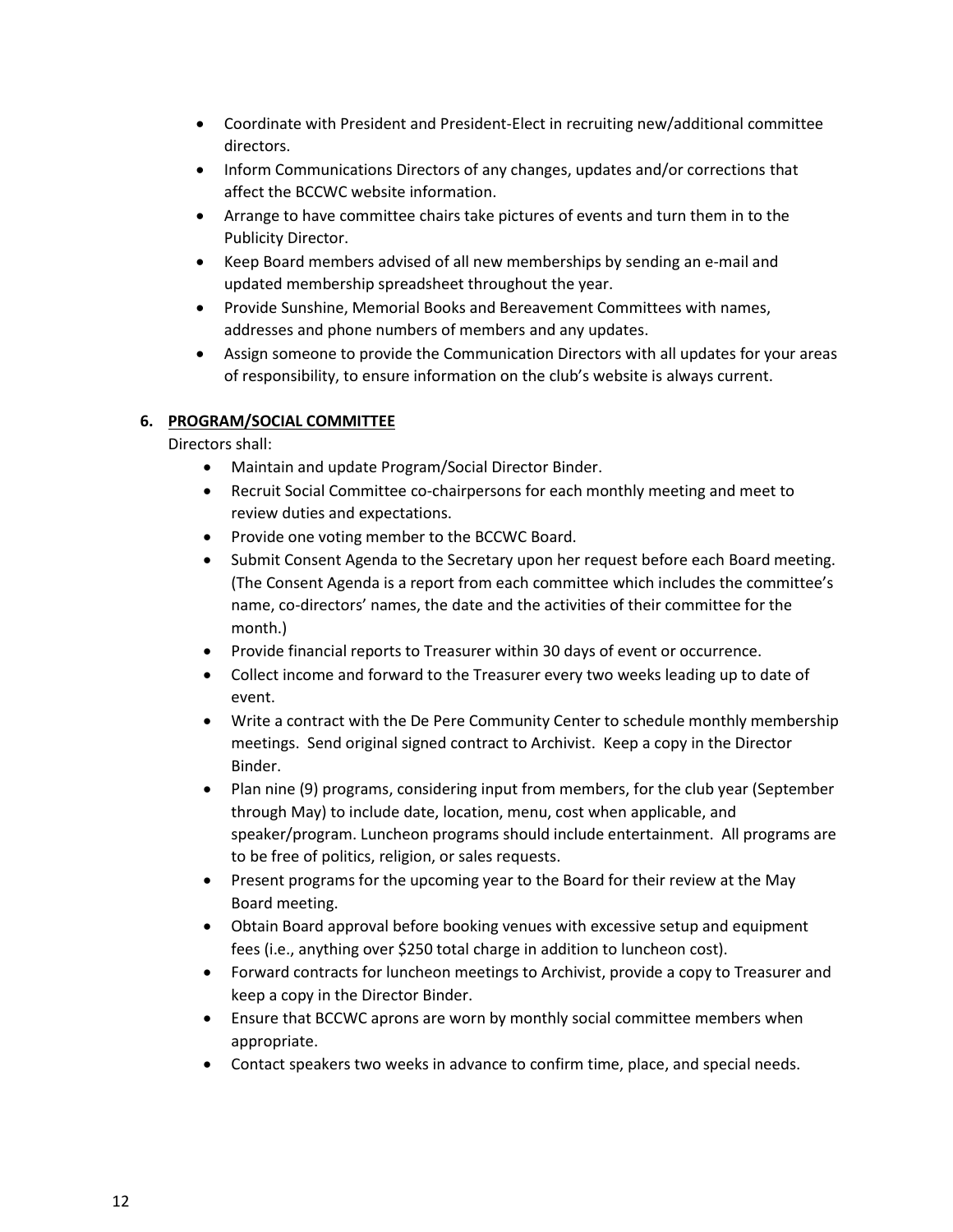- Report to the Board each month, through the Consent Agenda, the number of members and guests who attended the previous general meeting.
- Send thank you letters to speakers on BCCWC letterhead or note card and arrange to send check for speakers/performers.
- Provide program information to the Communications Committee to print in the annual membership directory.
- Provide Communications Committee with articles for monthly newsletter prior to deadline.
- Coordinate with President and President-Elect in recruiting new/additional committee directors.
- Provide committee chairs with updated, informational binders with procedures, responsibilities, and history of the event.
- Arrange to have committee chairs take pictures of events and turn them in to the Publicity Director.
- Assign someone to provide the Communication Directors with all updates for your areas of responsibility, to ensure information on the club's website is always current.

### **7. PUBLICITY COMMITTEE**

- Maintain and update Publicity Director Binder.
- Appoint coordinators and chairs, as necessary.
- Meet with committee chairs at the beginning of the fiscal year to review committee expectations.
- Coordinate community announcements with the Communications Committee to maintain consistency projecting the image of BCCWC.
- Provide all local media with information and details of upcoming club events.
- Ensure that all committee chairs have appointed someone to photograph the club's activities, meetings, and events and collect photos for publicity and share them with Historian.
- Send selected photos to newspapers.
- Work with the chair of a fundraiser or activity to advertise and promote these events and follow up with a press release at the conclusion.
- Provide pictures, articles, and pertinent information to Historian.
- Provide one voting member to the BCCWC Board.
- Provide financial reports to Treasurer within 30 days of event or occurrence.
- Submit Consent Agenda to the Secretary upon her request before each Board meeting. (The Consent Agenda is a report from each committee which includes the committee's name, co-directors' names, the date and the activities of their committee for the month.)
- Provide Communications Committee with articles for monthly newsletter prior to deadline.
- Coordinate with President and President-Elect in recruiting new/additional committee directors.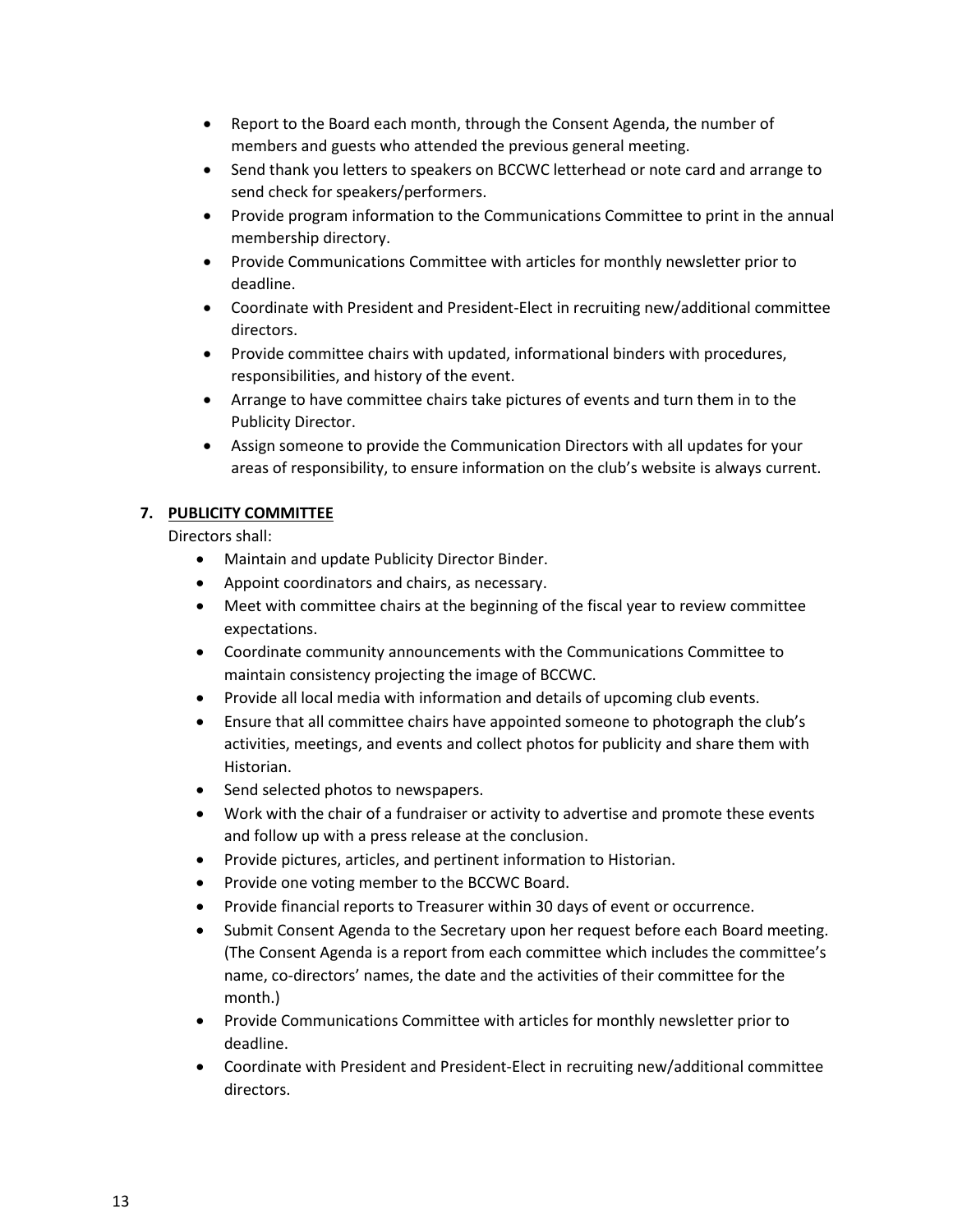- Inform Communications Directors of any changes, updates and/or corrections that affect the BCCWC website information.
- Provide a press release at the end of our fiscal year relating to Community Awards and volunteer hours.
- Review, maintain and update the BCCWC Facebook page monthly so that it remains current.
- Obtain approval for any paid advertisement or promotion of fundraising events from the BCCWC Board or Fundraising Director.
- Assign someone to provide the Communication Directors with all updates for your areas of responsibility, to ensure information on the club's website is always current.

### **SECTION 9: EX-OFFICIO APPOINTEES TO THE BOARD**

These positions are presented to the Board of Directors for approval. These positions are encouraged to attend all Board meetings.

- **HISTORIAN** Keep pictures, scrapbook, newsletters, programs, and agendas in cooperation and assistance of officers & committees.
- **PARLIAMENTARIAN** Assist with parliamentary procedures of meetings and serve as Parliamentarian at the invitation of the President. Serve on the Policies & Procedures and By-Laws Committee.
- **ASSISTANT to TREASURER** Work with and assist the Treasurer with day-to-day financial entries and reports for events and fundraising. Understand all aspects of the Treasurer's responsibilities. Serve on the Finance Committee.

#### **SECTION 10: OTHER COMMITTEES**

#### B0ARD NOMINATIONS AND ELECTION COMMITTEE

- Chaired by the Immediate Past President and consists of two (2) other members.
- Establish committee by January each year and provide a slate of officers for the March Board meeting.
- Gather input from Executive Board on potential candidates for officer positions.
- Share potential list of officers with President-Elect prior to presenting to the Board.
- Seek candidates for officer positions that have prior Board or leadership experience within the club.
- Members of the Board Nominations and Election Committee may not be nominated as an officer.
- Maintain and provide all financial reports to Treasurer.
- Provide a list of duties to prospective nominees.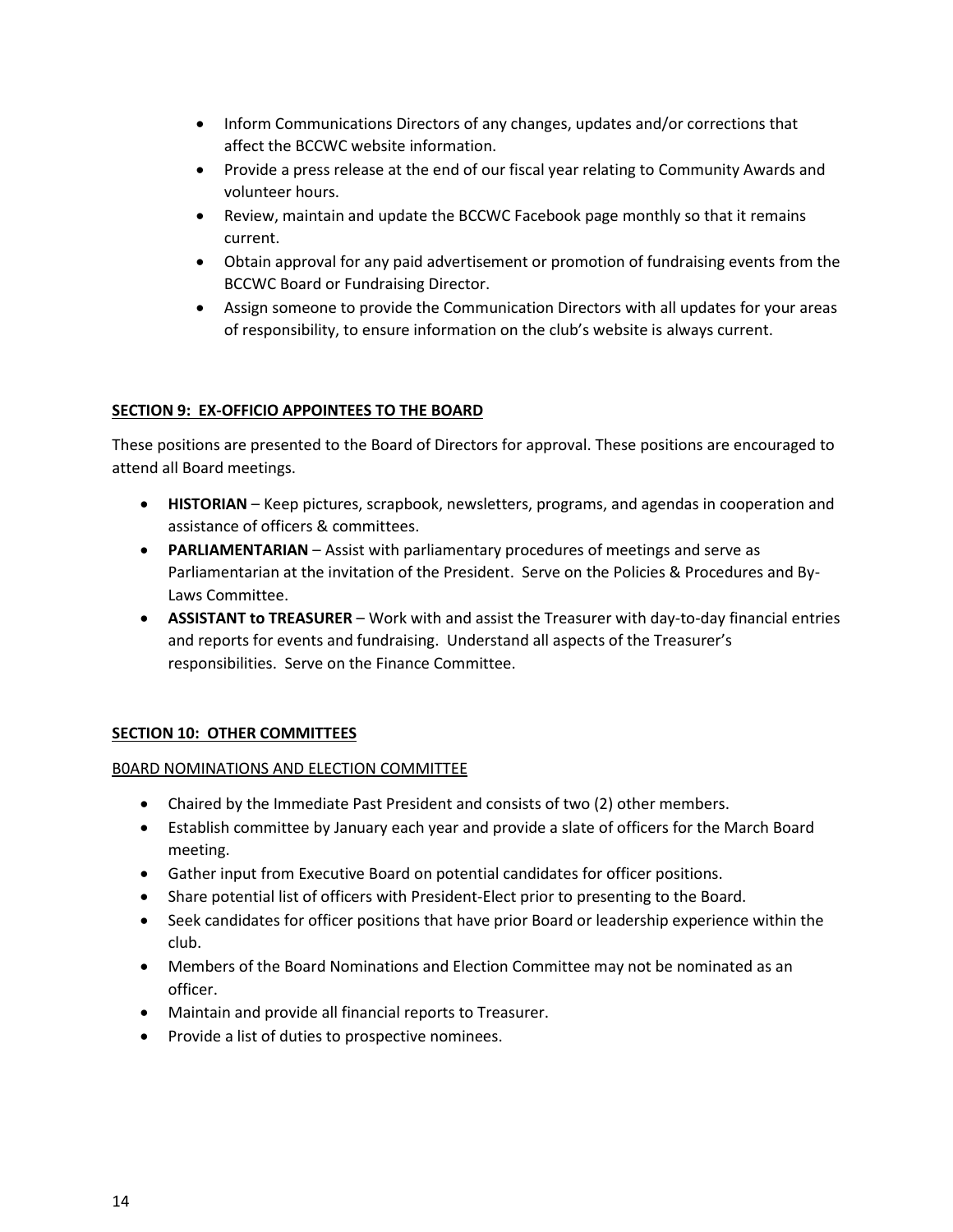### FINANCE COMMITTEE

- Chaired by the  $2^{nd}$  Vice-President and consists of President, President-Elect,  $1^{st}$  Vice-President, Treasurer, Archivist, Fundraising Director, and Assistant to Treasurer.
- Invite Parliamentarian to act as observer and advisor at Finance Committee meetings.
- Hold meetings as required annually (see below) and/or as needed, not to be less than 4 times per year.
	- o August meeting to review previous fiscal year-end financial report and annual proposed budget. The budget recommendation is presented to the Board as a motion for approval at the September Board meeting.
	- $\circ$  January meeting to set membership dues prior to start of membership drive. The dues recommendation is presented to the Board as a motion for approval at the next Board meeting.
- June meeting to review Community Award requests, determine dollar amount to be distributed and recipients of annual awards. Community Award recommendations are presented to the Board as a motion for approval at the June Board meeting. Invite incoming President-Elect to attend the June Finance Committee meeting.
- Each year, make recommendations as to which Community Award recipients should be highlighted in the newsletter.
- Give prior notice to the Board that the committee will be meeting to discuss membership dues recommendation for the next fiscal year.
- Make recommendations regarding financial reviews and audits to remain in compliance with standard accounting practices.
- Make recommendations regarding accounting firm to be used for club financial reviews and filings.
- Work with Treasurer, Archivist and accounting firm regarding club finances and filings, when necessary.

### POLICIES & PROCEDURES AND BY-LAWS COMMITTEE

- Consists of President-Elect, Secretary, Archivist, Parliamentarian, and two other members at large.
- Meet as needed to draft revisions to the Policies & Procedures and/or By-Laws and present to the Board for approval.

### SUNSHINE/BEREAVEMENT/MEMORIAL BOOK COMMITTEES

- The Sunshine Chairperson sends cards or notes to members who are experiencing a serious illness, loss of a significant person in their lives or could just use a note of cheer.
- The Bereavement Chairperson(s) responds to the passing of an active BCCWC member. Because different scenarios may arise, the committee coordinates the club's contribution in an appropriate manner based on arrangements planned by their family.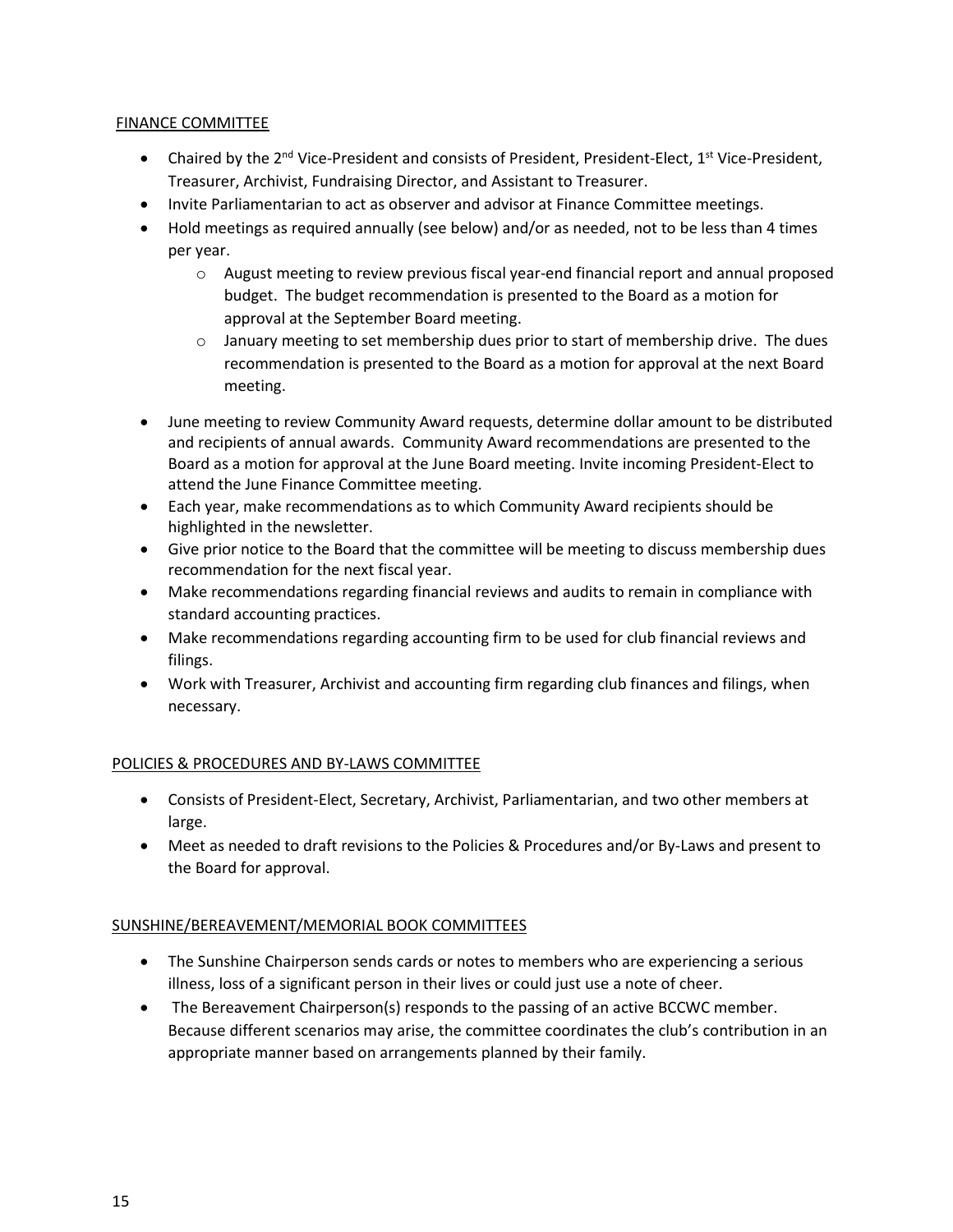- The Memorial Book Chairperson coordinates the donation of a book to the Brown County Library in memory of a deceased active BCCWC member and writes a newsletter article explaining the book that has been donated in memory of the deceased member.
- Communication Committee writes a newsletter article, in a timely manner, memorializing a deceased active member.
- The Executive Board will consider honoring a non-active member, in an appropriate manner, who has made a significant impact to the club.

### **SECTION 11: AD HOC APPOINTEES**

- Ad hoc appointments are made and approved by the Board of Directors and cease to exist at completion of task.
- Maintain information and provide financial receipts/reports to Treasurer.

#### **SECTION 12: MEETINGS**

#### **EXECUTIVE BOARD MEETINGS**

- Called by the President as needed.
- Invite Parliamentarian to act as observer and advisor at Executive Board meetings.

#### **BOARD MEETINGS**

- Hold monthly, as needed, during fiscal year.
- Designate April Board meeting as club's Annual Board Meeting.
- Conduct election of officers at the Annual Board Meeting in April each year.
- Confirm standing Committee Directors are willing to serve another year as co-director at the Annual Board Meeting in April each year.
- Any openings for Committee Directors will be the responsibility of the incoming President to make recommendations to the Board.
- Monthly Board meetings will be cancelled if Green Bay and/or De Pere schools are closed due to inclement weather.

#### **MEMBERSHIP MEETINGS**

- Membership meetings will be held monthly on the third Wednesday from September through May. Additional meetings may be called at the discretion of the Board. Dates for general meetings can be adjusted at the discretion of the Board.
- Monthly membership meetings will be cancelled if Green Bay and/or De Pere schools are closed due to inclement weather. Monthly luncheon meetings may be handled differently.
- Agendas shall be given to members at each regular meeting.
- Annual membership meeting minutes, prepared, dated and signed by the secretary, shall be approved by the Board, and filed. The annual membership meeting will be held in May.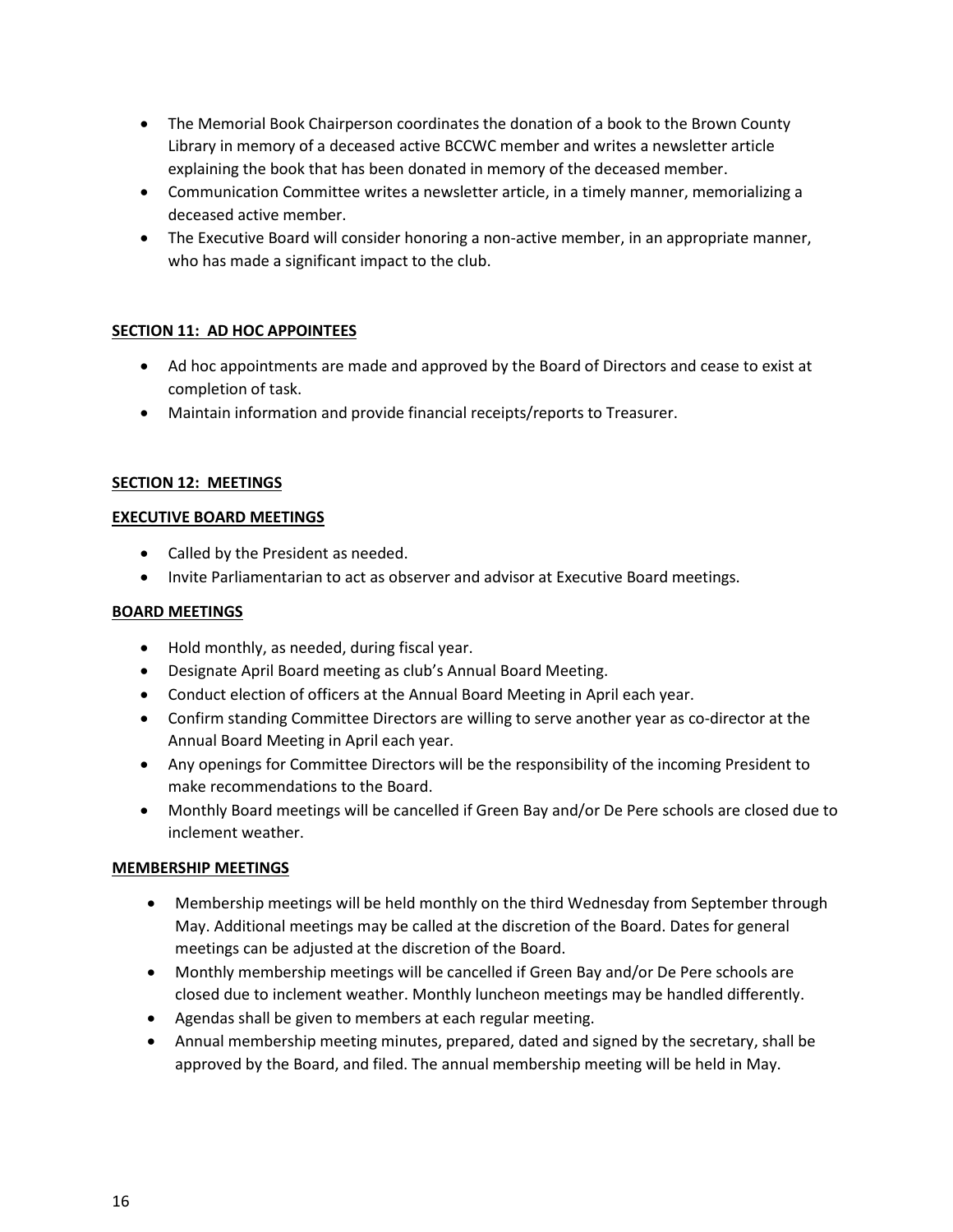### **SECTION 13: DONATIONS, GIFTS, GRANTS**

- No cash donations will be solicited from members.
- If cash donations are received at a BCCWC event and total more than \$20, these funds must be documented and given to the Treasurer. These donation amounts will not be published in the newsletter.
- If gift cards are received at a BCCWC event for a specific project or cause, they must be documented, and the total value reported to the Treasurer.
- An anonymous donation in the form of cash or check must be given to the Treasurer and deposited in the general fund.
- A donation for a specific project or cause in the form of cash or check must be given to the Treasurer and will be earmarked for that project or cause.
- A donation of a debit card for a specific project or cause must include documentation and be recorded by the Treasurer to show that it was received. Receipts should be submitted to the Treasurer for accounting purposes.
- No specific amount of any donation or donor's name will be reported in the newsletter.
- BCCWC Board has the authority to decline any donation, gift, or grant.
- Members must work with the  $2^{nd}$  Vice-President to prepare grant applications and submit them on behalf of the BCCWC for specific projects or fundraisers.
- Grants from a business for a specific project or cause must include documentation and be recorded by the Treasurer to show that it was received and how it was spent for the specific project or cause.
- Thank you letters to donors should be written on BCCWC letterhead (which includes the BCCWC EIN #) by the Director or chairperson of the event who received the donation on the club's behalf.
- If a donation is received through a fundraising event:
	- Fundraising Director will be responsible to see that "thank you" letters are sent.
	- Fundraising Director will report any donations in their event financial report to the Board.
- If a donation is received as a "memorial gift" to honor the memory of a member:
	- Treasurer will notify 1<sup>st</sup> Vice-President to write a "thank you" letter on BCCWC letterhead (which includes the BCCWC EIN #) to the donor.
	- Treasurer will notify  $1^{st}$  Vice-President to write a letter on BCCWC letterhead to the family of the deceased advising them that the BCCWC received a memorial donation in honor of their deceased family member from whomever made the donation.
- Treasurer will advise the Board of any memorial gifts received in the next Consent Agenda. The wishes of a donor will be honored per State of Wisconsin license rules and the BCCWC Policies & Procedures.

### **SECTION 14: COMMUNITY AWARDS**

• Profits from BCCWC events and projects will be distributed through Community Awards at the end of the fiscal year only.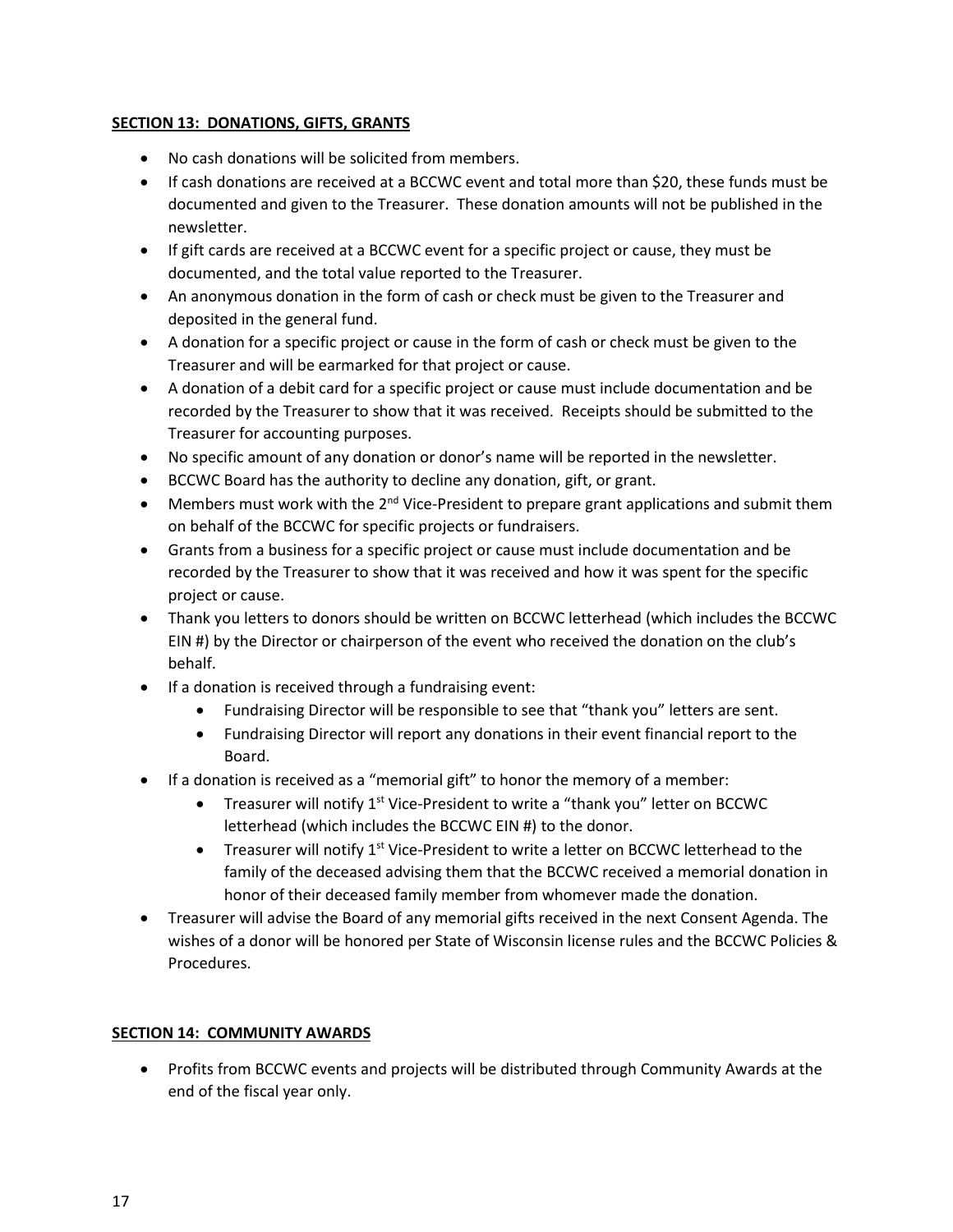- Annually members may submit award requests for consideration for organizations that:
	- o Are located in Brown County.
	- o Are non-profit and have a Federal EIN.
	- o Do not promote a specific religion or a political agenda.
	- o Do not directly benefit a member.
	- o Do not benefit from school fundraising activities.
- Members should keep the BCCWC Mission Statement in mind when making award requests.
- The Finance Committee reviews all requests and recommends to the Board the dollar amount that can be given to each award recipient.
- All Community Awards are approved by the Board at the June Board meeting each fiscal year.
- All members who submitted Community Award requests will be notified by the President-Elect informing them of the final decision of the Board.
- Funds for Community Awards for BCCWC Community Service projects will be held in the treasury until an explanation of the request and receipt(s) for reimbursement are received by the Treasurer.
- Community Awards for Community Service projects not entirely used in the fiscal year they are awarded, revert to the general fund.
- The Finance Committee will recommend several recipients of Community Awards to be highlighted in the newsletter.

### **SECTION 15: EMERGENCY PROCEDURES**

- All BCCWC members are requested to complete the "In Case of Emergency" (ICE) form and place it in back of nametag.
- Provide emergency care as needed.
- If ambulance is needed, call 911 and state hospital preference, if known.
- Notify meeting site personnel of an emergency.
- Call emergency contact as shown on ICE card.
- Update ICE cards on a regular basis.

### **SECTION 16: REFUND POLICY**

• No refunds will be given for any prepaid BCCWC event if payee is unable to attend. Member may find a replacement or use as a tax donation.

### **SECTION 17: PHOTOGRAPH/DIGITAL IMAGE POLICY**

• Activities at BCCWC events may be photographed, documented, or otherwise recorded for historical and promotional purposes. The use of any recorded image shall be limited to promotion or publication of the club and the club's mission. **Any participant who wishes not to**